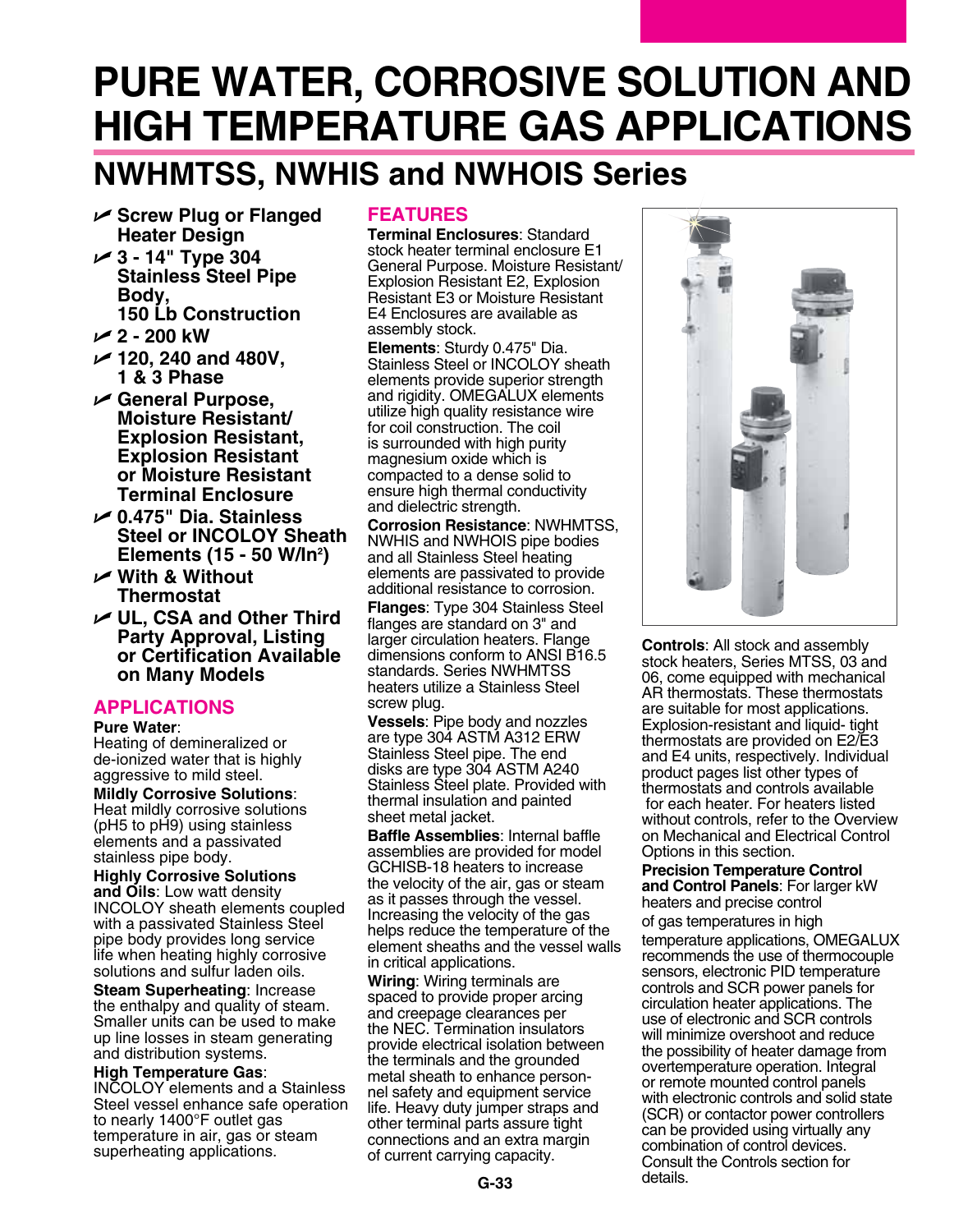# **Pure Water & Mildly Corrosive Solution Applications**

# **NWHMTSS Series**

- U **21 ⁄2 NPT Stainless Steel Screw Plug Design**
- U **21 ⁄2" Passivated Stainless Steel Pipe Body, 150 Lb Construction**
- U **3 18 kW**
- U **120, 240 and 480V, 1 & 3 Phase**
- U **General Purpose, Moisture Resistant/ Explosion Resistant Terminal Enclosure**
- U **Three 0.475" Dia. Stainless Steel Sheath Elements (50 W/In2 )**
- U **Integral Thermostat (60 - 250°F)**
- $⊯$  **UL, CSA and Other Third Party Approval, Listing or Certification Available on Many Models**

## **Applications**

Remote and Booster Heating of demineralized or de-ionized water and mildly corrosive solutions (pH5 to pH9).

## **Features**

## **Terminal Enclosure**:

E1 General Purpose is standard. E2 enclosure available.

### **Elements**:

Three Type 304 passivated Stainless Steel sheath elements.

**Screw Plug: 2<sup>1/2</sup> Type 304** Stainless Steel screw plug with 1/2" thermowell for thermostat bulb.

**Vessel**: Pipe body and nozzles are type 304 ASTM A312 ERW Stainless Steel pipe. The end disks are type 304 ASTM A240 or A479 Stainless Steel plate. Provided with thermal insulation and 20 gauge painted sheet metal jacket.

### **Wiring**:

Convenient field wiring terminals are provided for easy installation.

**Controls**: Stock and assembly stock heaters come equipped with integral thermostat.



**Dimensions: inches**

**Note:** Add 2" to A dimension for E2 Enclosure.

|                                                                                                               |              |                       |                                                                                             | <b>Dimensions: in</b> |                 |                                                                                             |                                  |      |    |                          |
|---------------------------------------------------------------------------------------------------------------|--------------|-----------------------|---------------------------------------------------------------------------------------------|-----------------------|-----------------|---------------------------------------------------------------------------------------------|----------------------------------|------|----|--------------------------|
| kW                                                                                                            | <b>Volts</b> | Ckt &<br><b>Phase</b> | A                                                                                           | B                     | C               |                                                                                             | <b>Model No.</b>                 |      |    | Wt.<br>(1 <sub>b</sub> ) |
| 3                                                                                                             | 120          | $1 - 1$               | 21%                                                                                         | 9%                    |                 |                                                                                             | NWHMTSS-03-003P-E1/120           |      |    | 15                       |
| 3                                                                                                             | 240          | $1 - 1$               | 21%                                                                                         | 9%                    |                 |                                                                                             | NWHMTSS-03-003P-E1/240           |      |    | 15                       |
| 3                                                                                                             | 240          | $1 - 3$               | 21%                                                                                         | 9%                    |                 |                                                                                             | <b>NWHMTSS-03-003P-E1/240/3P</b> |      |    | 15                       |
| 3                                                                                                             | 480          | $1 - 1$               | 21%                                                                                         | 9%                    |                 |                                                                                             | NWHMTSS-03-003P-E1/480           |      |    | 15                       |
| 3                                                                                                             | 480          | $1 - 3$               | 21%                                                                                         | 9%                    |                 |                                                                                             | NWHMTSS-03-003P-E1/480/3P        |      |    | 15                       |
| 4.5                                                                                                           | 240          | $1 - 1$               | 21%                                                                                         | 9%                    |                 |                                                                                             | NWHMTSS-03-04P5-E1/240           |      |    | 15                       |
| 4.5                                                                                                           | 240          | $1 - 3$               | 21%                                                                                         | 9%                    |                 |                                                                                             | NWHMTSS-03-04P5-E1/240/3P        |      |    | 15                       |
| 4.5                                                                                                           | 480          | $1 - 1$               | 21%                                                                                         | $9\%$                 |                 |                                                                                             | <b>NWHMTSS-03-04P5-E1/480</b>    |      |    | 15                       |
| 4.5                                                                                                           | 480          | $1 - 3$               | 21%                                                                                         | 9%                    |                 |                                                                                             | <b>NWHMTSS-03-04P5-E1/480/3P</b> |      |    | 15                       |
| 6                                                                                                             | 240          | $1 - 1$               | 34%                                                                                         | 22%                   | 16%             |                                                                                             | NWHMTSS-03-006P-E1/240           |      |    | 22                       |
| 6                                                                                                             | 240          | $1 - 3$               | 34%                                                                                         | 22%                   | 16½             |                                                                                             | NWHMTSS-03-006P-E1/240/3P        |      |    | 22                       |
| 6                                                                                                             | 480          | $1 - 1$               | 34%                                                                                         | 22%                   | 16%             |                                                                                             | NWHMTSS-03-006P-E1/480           |      |    | 22                       |
| 6                                                                                                             | 480          | $1 - 3$               | 34%                                                                                         | 22%                   | 16%             |                                                                                             | NWHMTSS-03-006P-E1/480/3P        |      |    | 22                       |
| 9                                                                                                             | 240          | $1 - 1$               | 34%                                                                                         | 22%                   | 16%             |                                                                                             | NWHMTSS-03-009P-E1/240           |      |    | 22                       |
| 9                                                                                                             | 240          | $1 - 3$               | 34%                                                                                         | 22%                   | 16%             |                                                                                             | NWHMTSS-03-009P-E1/240/3P        |      |    | 22                       |
| 9                                                                                                             | 480          | $1 - 1$               | 34%                                                                                         | 22%                   | 16%             |                                                                                             | NWHMTSS-03-009P-E1/480           |      |    | 22                       |
| 9                                                                                                             | 480          | $1 - 3$               | 34%                                                                                         | 22%                   | 16½             |                                                                                             | NWHMTSS-03-009P-E1/480/3P        |      |    | 22                       |
| 12                                                                                                            | 240          | $1 - 1$               | 57½                                                                                         | 45%                   | 39%             |                                                                                             | <b>NWHMTSS-03-012P-E1/240</b>    |      |    | 40                       |
| 12                                                                                                            | 240          | $1 - 3$               | 57%                                                                                         | 45%                   | 39%             |                                                                                             | NWHMTSS-03-012P-E1/240/3P        |      |    | 40                       |
| 12                                                                                                            | 480          | $1 - 1$               | 57%                                                                                         | 45%                   | 39%             |                                                                                             | <b>NWHMTSS-03-012P-E1/480</b>    |      |    | 40                       |
| 12                                                                                                            | 480          | $1 - 3$               | 57%                                                                                         | 45%                   | 39%             |                                                                                             | NWHMTSS-03-012P-E1/480/3P        |      |    | 40                       |
| 15                                                                                                            | 240          | $1 - 1$               | 57%                                                                                         | 45%                   | 39%             |                                                                                             | <b>NWHMTSS-03-015P-E1/240</b>    |      |    | 40                       |
| 15                                                                                                            | 240          | $1 - 3$               | 57%                                                                                         | 45%                   | 39%             |                                                                                             | NWHMTSS-03-015P-E1/240/3P        |      |    | 40                       |
| 15                                                                                                            | 480          | $1 - 1$               | 57%                                                                                         | 45%                   | 39%             |                                                                                             | NWHMTSS-03-015P-E1/480           |      |    | 40                       |
| 15                                                                                                            | 480          | $1 - 3$               | $57\frac{1}{2}$                                                                             | 45%                   | 391/4           |                                                                                             | NWHMTSS-03-015P-E1/480/3P        |      |    | 40                       |
| 18                                                                                                            | 240          | $1 - 1$               | 57%                                                                                         | 451/4                 | 39%             |                                                                                             | NWHMTSS-03-018P-E1/240           |      |    | 40                       |
| 18                                                                                                            | 240          | $1 - 3$               | 57%                                                                                         | 45%                   | 39%             |                                                                                             | NWHMTSS-03-018P-E1/240/3P        |      |    | 40                       |
| 18                                                                                                            | 480          | $1 - 1$               | 57%                                                                                         | 45%                   | 39%             |                                                                                             | NWHMTSS-03-018P-E1/480           |      |    | 40                       |
| 18                                                                                                            | 480          | $1 - 3$               | 57%                                                                                         | 451/4                 | $39\frac{1}{4}$ |                                                                                             | NWHMTSS-03-018P-E1/480/3P        |      |    | 40                       |
| <b>Ordering</b><br><b>Model</b>                                                                               |              |                       |                                                                                             |                       |                 | <b>Pure Water and Mildly Corrosive Solution</b>                                             |                                  |      |    |                          |
| Example:<br><b>NWHMT</b><br><i><b>NWHMTSS-03-</b></i><br>009P-E1/480.<br>SS<br>9 kW, 1 phase,<br>480V heater. |              |                       | Water Circulation Heater with Screw Plug<br>Stainless Steel Sheath - Stainless Steel Vessel |                       |                 |                                                                                             |                                  |      |    |                          |
|                                                                                                               |              |                       |                                                                                             | Code                  |                 | <b>Number of Elements</b>                                                                   |                                  |      |    |                          |
|                                                                                                               |              |                       |                                                                                             | 03                    | Three           |                                                                                             |                                  |      |    |                          |
|                                                                                                               |              |                       |                                                                                             |                       | Code            | kW                                                                                          |                                  |      |    |                          |
| Ordering<br><b>Information</b><br>To Order:                                                                   |              |                       |                                                                                             | 003P<br>04P5<br>006P  | 3<br>4.5<br>6   | 009P<br>012P<br>015P                                                                        | 9<br>12<br>15                    | 018P | 18 |                          |
| Complete the                                                                                                  |              |                       |                                                                                             |                       | Code            | <b>Terminal Enclosure</b>                                                                   |                                  |      |    |                          |
| Model<br>Number using<br>the Matrix<br>provided.                                                              |              |                       |                                                                                             |                       |                 | E1<br><b>General Purpose</b><br>E <sub>2</sub><br>Moisture Resistant/Explosion<br>Resistant |                                  |      |    |                          |
|                                                                                                               |              |                       | <b>NWHMTSS 03</b>                                                                           |                       | 003P            | E <sub>1</sub>                                                                              | <b>Typical Model Number</b>      |      |    |                          |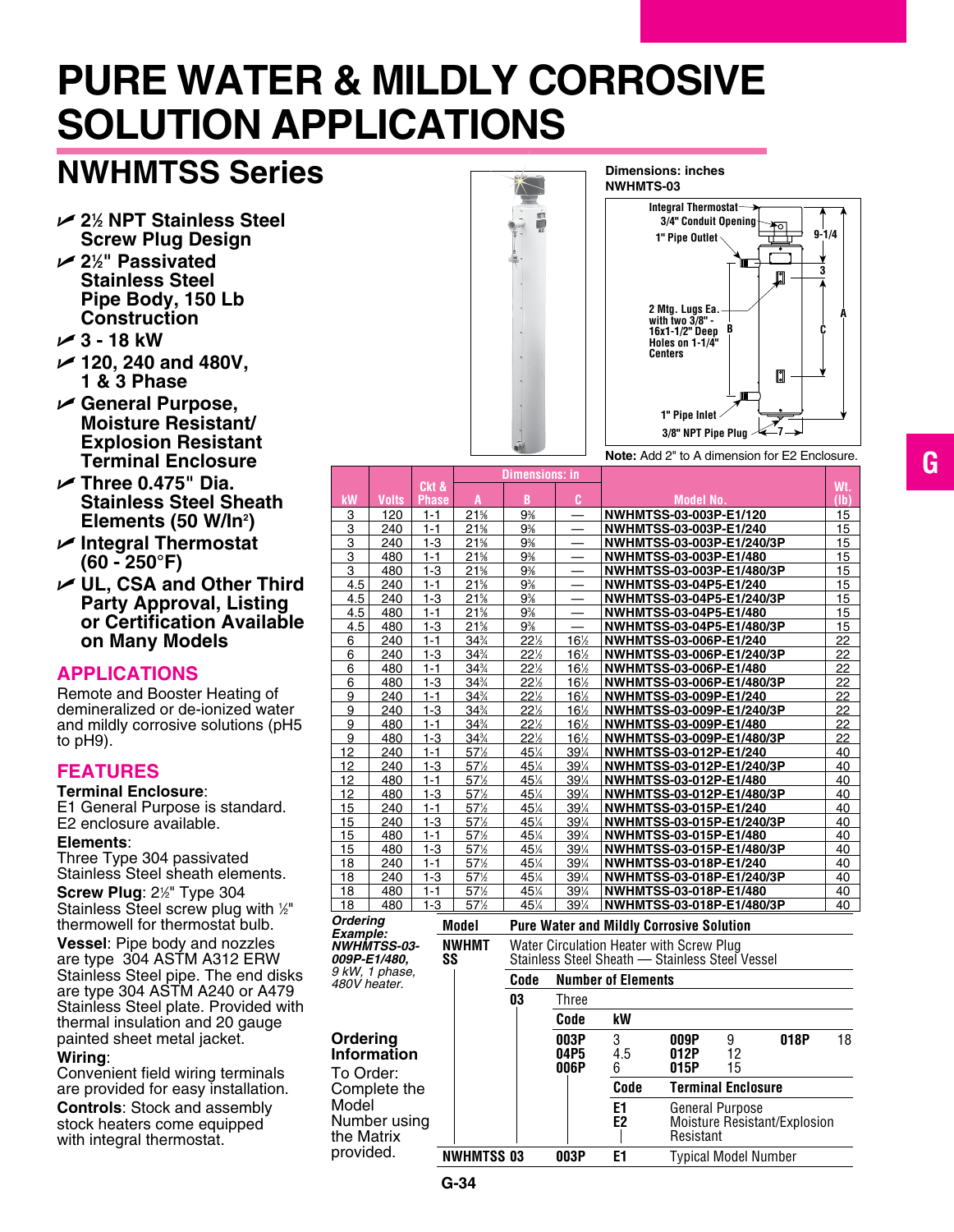# **Pure Water and Mildly Corrosive Solution Applications**

# **NWHIS Series**

**Dimensions: in NWHIS-03**

| <b>To Order</b>                                                                                                                              |                     |                       |                                  |                                 |                 |                                                                                                |                          |  |  |
|----------------------------------------------------------------------------------------------------------------------------------------------|---------------------|-----------------------|----------------------------------|---------------------------------|-----------------|------------------------------------------------------------------------------------------------|--------------------------|--|--|
|                                                                                                                                              |                     |                       |                                  | <b>Dimensions: in</b><br>B<br>c |                 |                                                                                                |                          |  |  |
| kW                                                                                                                                           | <b>Volts</b>        | Ckt &<br><b>Phase</b> | A                                |                                 |                 | <b>Model No.</b>                                                                               | Wt.<br>(1 <sub>b</sub> ) |  |  |
|                                                                                                                                              |                     |                       |                                  |                                 |                 | Series 03-3", 150 lb. 304 Passivated Stainless Steel Vessel, 3 INCOLOY Elements                |                          |  |  |
|                                                                                                                                              |                     |                       |                                  |                                 |                 | (45 W/in²) with Side Mounted Thermostat (60 to 250°F)—1 NPT Pipe Inlet and Outlet              |                          |  |  |
| 6                                                                                                                                            | 240                 | $1 - 3$               | $32^{15}/16$                     | 221/2                           | 16%             | NWHIS-03-006P-E1/240                                                                           | 70                       |  |  |
| $\overline{6}$                                                                                                                               | 480                 | $1 - 3$               | 32 <sup>15</sup> / <sub>6</sub>  | 22%                             | 16%             | NWHIS-03-006P-E1/480                                                                           | $\overline{70}$          |  |  |
| $\overline{12}$                                                                                                                              | 240                 | $1 - 3$               | 42 <sup>15</sup> / <sub>16</sub> | 32½                             | 26½             | NWHIS-03-012P-E1/240                                                                           | 80                       |  |  |
| 12                                                                                                                                           | 480                 | $1 - 3$               | 42 <sup>15</sup> / <sub>16</sub> | 32%                             | 26½             | NWHIS-03-012P-E1/480                                                                           | 80                       |  |  |
| 18                                                                                                                                           | 240                 | $1 - 3$               | 55%                              | 45                              | 39              | NWHIS-03-018P-E1/240                                                                           | 98                       |  |  |
| $\overline{18}$                                                                                                                              | 480                 | $1 - 3$               | 55%                              | 45                              | $\overline{39}$ | NWHIS-03-018P-E1/480                                                                           | 98                       |  |  |
|                                                                                                                                              | <b>Series 06-5'</b> |                       |                                  |                                 |                 | 150 lb. 304 Passivated Stainless Steel Vessel, 6 INCOLOY Elements                              |                          |  |  |
|                                                                                                                                              |                     |                       |                                  |                                 |                 | (45 W/in <sup>2</sup> ) with Side Mounted Thermostat (60 to 250°F)—2 NPT Pipe Inlet and Outlet |                          |  |  |
| 24                                                                                                                                           | 240                 | $2 - 3$               | 41%                              | 30                              | 11%             | NWHIS-06-024P-E1/240                                                                           | 140                      |  |  |
| $\overline{24}$                                                                                                                              | 480                 | $1-3$                 | 41%                              | $\overline{30}$                 | 11%             | NWHIS-06-024P-E1/480                                                                           | 140                      |  |  |
| $\overline{30}$                                                                                                                              | $\overline{240}$    | $2 - 3$               | 48%                              | $\overline{37}$                 | 14%             | NWHIS-06-030P-E1/240                                                                           | 155                      |  |  |
| $\overline{30}$                                                                                                                              | 480                 | $1-3$                 | 48%                              | $\overline{37}$                 | 14%             | NWHIS-06-030P-E1/480                                                                           | 155                      |  |  |
| 40                                                                                                                                           | 240                 | $2 - 3$               | 60%                              | 48½                             | 20%             | NWHIS-06-040P-E1/240                                                                           | 176                      |  |  |
| $\overline{40}$                                                                                                                              | 480                 | $2 - 3$               | 60%                              | 481/2                           | 20%             | NWHIS-06-040P-E1/480                                                                           | 176                      |  |  |
| 50                                                                                                                                           | 480                 | $2 - 3$               | 73%                              | 61%                             | 27%             | NWHIS-06-050P-E1/240                                                                           | 210                      |  |  |
| Series 18-8", 150 lb. 304 Passivated Stainless Steel Vessel, 18 INCOLOY<br>Elements (45 W/in <sup>2</sup> )<br>-2% NPT Pipe Inlet and Outlet |                     |                       |                                  |                                 |                 |                                                                                                |                          |  |  |
| 50                                                                                                                                           | 240                 | $3 - 3$               | 45%                              | $24^{11}/16$                    | 27%             | NWHIS-18-050P-E1/240                                                                           | 396                      |  |  |
| 50                                                                                                                                           | 480                 | $3-3$                 | 451/4                            | $24^{11}/16$                    | 27%             | NWHIS-18-050P-E1/480                                                                           | 396                      |  |  |
| 75                                                                                                                                           | 240                 | $3-3$                 | 531/4                            | $32^{11}/16$                    | 29%             | NWHIS-18-075P-E1/240                                                                           | 414                      |  |  |
| 75                                                                                                                                           | 480                 | $3-3$                 | 531/4                            | $32^{11}/16$                    | 29%             | NWHIS-18-075P-E1/480                                                                           | 414                      |  |  |
| 100                                                                                                                                          | 240                 | $3 - 3$               | 60%                              | $39^{11}/16$                    | $36\%$          | NWHIS-18-100P-E1/240                                                                           | 425                      |  |  |
| 100                                                                                                                                          | 480                 | $3-3$                 | 60%                              | $39^{11}/6$                     | $36\%$          | NWHIS-18-100P-E1/480                                                                           | 425                      |  |  |
| 125                                                                                                                                          | 240                 | $3 - 3$               | 67%                              | 47%                             | 43%             | NWHIS-18-125P-E1/240                                                                           | 470                      |  |  |
| 125                                                                                                                                          | 480                 | $3-3$                 | 67%                              | 47%                             | 43%             | NWHIS-18-125P-E1/480                                                                           | 470                      |  |  |
| 150                                                                                                                                          | 240                 | $3-3$                 | 77%                              | $56^{13}/16$                    | 53%             | NWHIS-18-150P-E1/240                                                                           | 535                      |  |  |
| 150                                                                                                                                          | 480                 | $3 - 3$               | 77%                              | 561%                            | 53%             | NWHIS-18-150P-E1/480                                                                           | 535                      |  |  |
| 175                                                                                                                                          | 240                 | $3 - 3$               | 86%                              | $65^{13}/6$                     | 62%             | NWHIS-18-175P-E1/240                                                                           | 625                      |  |  |
| 175                                                                                                                                          | 480                 | $3-3$                 | 86%                              | $65^{13}/16$                    | 62%             | NWHIS-18-175P-E1/480                                                                           | 625                      |  |  |
| 200                                                                                                                                          | 240                 | $3-3$                 | 96%                              | $75^{13}/_{16}$                 | $72\%$          | NWHIS-18-200P-E1/240                                                                           | 705                      |  |  |
| 200                                                                                                                                          | 480                 | $3 - 3$               | 96%                              | $75^{13}/16$                    | 72%             | NWHIS-18-200P-E1/480                                                                           | 705                      |  |  |
|                                                                                                                                              |                     |                       |                                  |                                 |                 |                                                                                                |                          |  |  |
|                                                                                                                                              |                     |                       | <b>Model</b>                     |                                 |                 | <b>Pure Water and Mildly Corrosive Solution</b>                                                |                          |  |  |
|                                                                                                                                              |                     |                       | <b>NWH</b>                       |                                 |                 | <b>Water Circulation Heater</b>                                                                |                          |  |  |



#### **NWHIS-06**



#### **NWHIS-18**







### *Ordering Example: NWHIS-18-050P-E1/240, 50 kW, 240V heater.*

*Note: Refer to the Controls section online for side mounted controls or control panels.*

## **Ordering Information**

To Order— Complete the Model Number using the Matrix provided.

| IS  |                | <b>INCOLOY Elements - Stainless Steel Vessel</b> |                           |                                                                                         |                                           |  |  |  |  |  |
|-----|----------------|--------------------------------------------------|---------------------------|-----------------------------------------------------------------------------------------|-------------------------------------------|--|--|--|--|--|
|     | Code           | <b>Number of Elements</b>                        |                           |                                                                                         |                                           |  |  |  |  |  |
| 40. | 03<br>06<br>18 | Three<br>Six<br>Eighteen                         |                           |                                                                                         |                                           |  |  |  |  |  |
| ols |                | Code                                             | kW                        |                                                                                         |                                           |  |  |  |  |  |
|     |                | 006P<br>012P<br>018P<br>024P<br>030P             | 6<br>12<br>18<br>24<br>30 | 040P<br>40<br>050P<br>50<br>75<br>075P<br>100P<br>100<br>125P<br>125                    | 150P<br>150<br>175P<br>175<br>200P<br>200 |  |  |  |  |  |
|     |                |                                                  | Code                      | <b>Terminal Enclosure</b>                                                               |                                           |  |  |  |  |  |
|     |                |                                                  | E1<br>E2<br>E3<br>E4      | General Purpose<br>Resistant<br><b>Explosion Resistant</b><br><b>Moisture Resistant</b> | Moisture Resistant/Explosion              |  |  |  |  |  |
| NWH | 03             | 006P                                             | E1                        | <b>Typical Model Number</b>                                                             |                                           |  |  |  |  |  |